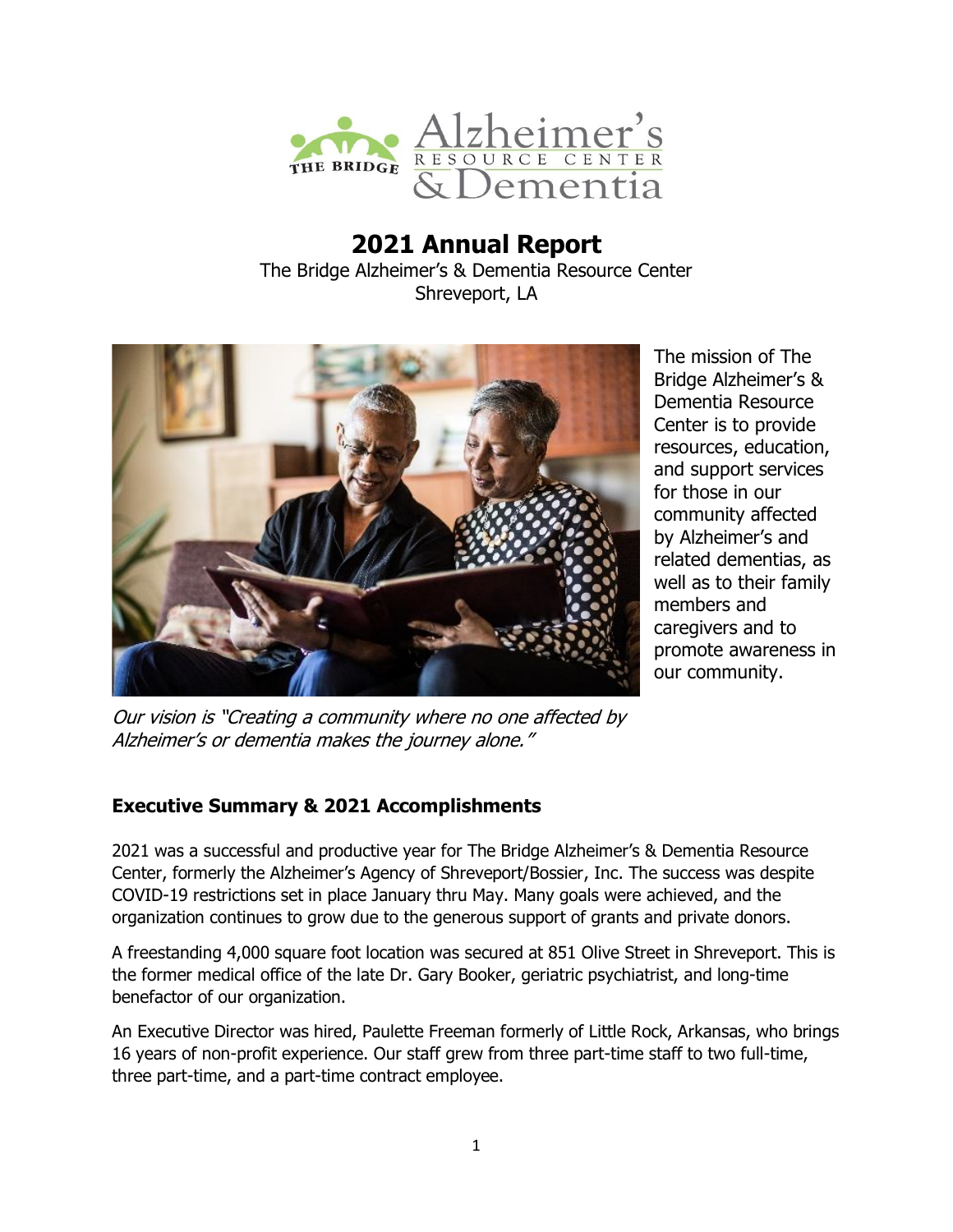The Center for Brain Health at LSU Health Shreveport began subleasing space at 851 Olive Street to provide clinical trials, treatment, and research for those by affected Alzheimer's and dementia. Operating the two organizations under one roof provides a one-stop-shop for our clients. Our two organizations hosted a ribbon cutting and open house with the Shreveport Chamber of Commerce in November of 2021.

Program expansion included the opening of several former and new caregiver support groups in the community after COVID-19 restrictions lifted. We offer Zoom support groups when possible. We were invited to speak at several churches and civic groups and from these speaking engagements, we received new caregivers into our support groups. We began our first monthly First Wednesday Workshops providing topics of interest to the community on dementia and how to navigate your way through the different areas, such as estate planning, assisted living, Medicare enrollment. We began a new partnership with the Shreveport Police Department to provide training to their new officers on how to interact with dementia patients. We began our first free and confidential Memory Screenings for the public which are administered by our staff Registered Nurse. We launched a new website: www.alzbridge.org.

We introduced an Art for Alzheimer's session which provided an hour of painting together with the dementia patient and providing onsite respite for the caregiver. A group from LSU Health Shreveport Allied Health Occupational Therapy were the volunteer facilitators.

The most publicized and anticipated program was our Inaugural Education Conference featuring national and local experts on dementia. Dr. Richard Isaacson, well known published author in the field of Alzheimer's and researcher for preventative care of Alzheimer's, was our keynote speaker. He serves as the Director of the Center for Brain Health and Director of the Alzheimer's Prevention Clinic (APC) at Florida Atlantic University's Schmidt College of Medicine. Previously he served as the Director of APC at the Weill Cornell-Memory Disorders Program in New York City. The information Dr. Isaacson provided at the conference, along with his credentials and experience, made a positive impact on the attendees. We launched a link from our website dedicated to the conference: www.alzbridgeconference.org.

We were interviewed and featured on KEEL radio station with Gary Calligas, Best of Times radio show and the Robert & Erin Morning Show. We were also on Red River Radio with Dr. Randall Brewer, Health Matters radio show, and KSLA did a feature story on us and the Center for Brain Health.

We exceeded our goal in the number of people served. Our original goal for 2021 was to serve 1,500 people. The actual number we served was **2,268**. We came in at 151% of goal, and that's with 5 months with COVID-19 restrictions. This shows how great the need is in our community.

> Parishes we serve: Bienville, Bossier, Caddo, Claiborne, DeSoto, Natchitoches, Red River, Sabine, Webster



Number of people served in 2021: 2,268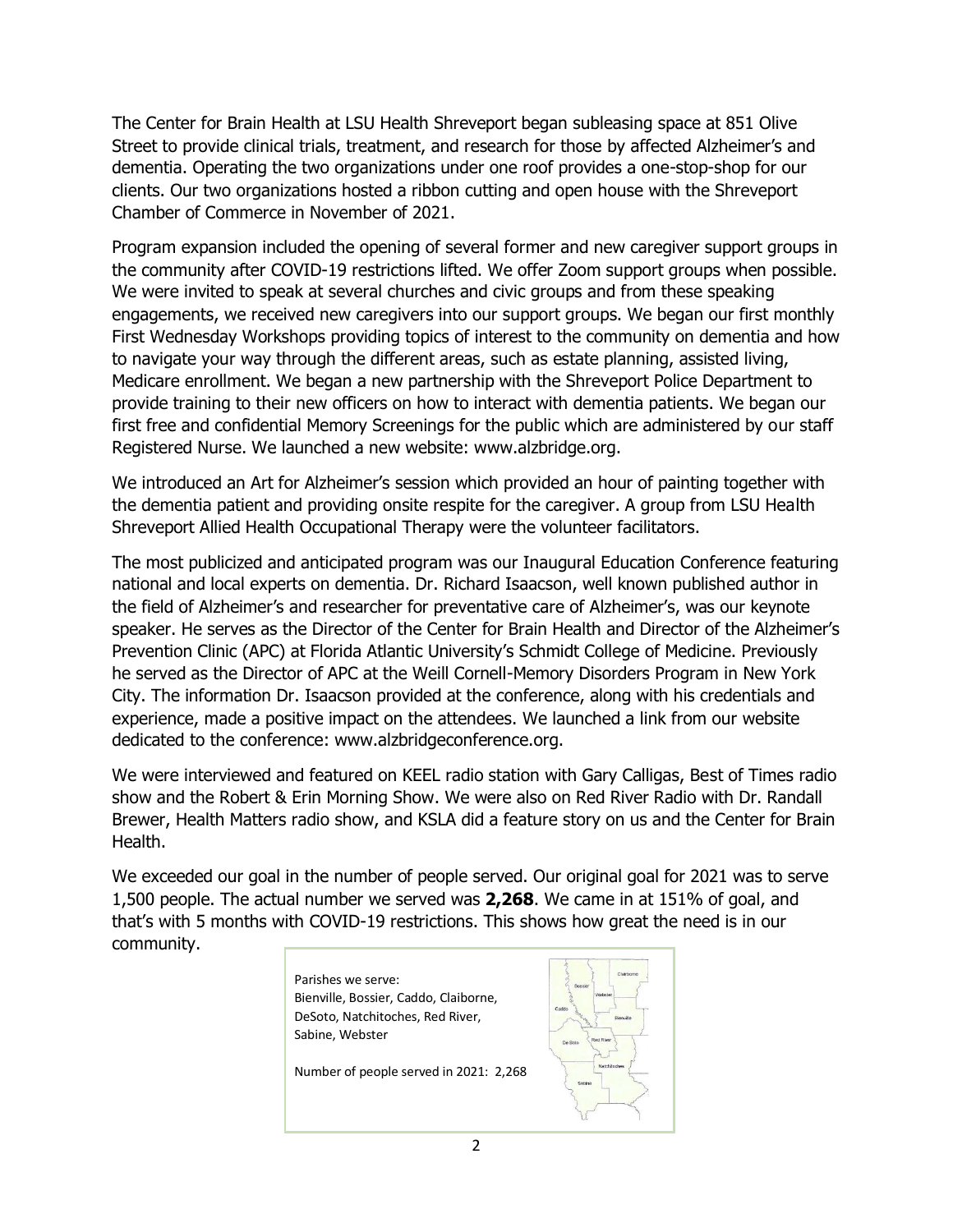| <b>PROGRAM REPORT</b>                  | 2020                     | 2021  | % Change |
|----------------------------------------|--------------------------|-------|----------|
|                                        |                          |       |          |
| Number of Support Groups (Operational) | $\overline{\phantom{a}}$ | 5     | 150%     |
| -Number of Support Group Meetings      | 30                       | 51    | 70%      |
| -Total Attendance Support Groups       | 160                      | 280   | 75%      |
| Number of Client Management Meetings   | 115                      | 71    | $-38%$   |
| -Attendance Client Management          |                          |       |          |
| <b>Meetings</b>                        | 143                      | 73    | $-49\%*$ |
| Number of Educational Presentations    | 11                       | 18    | 64%      |
| -Total Attendance Educational          |                          |       |          |
| Presentation                           | 313                      | 378   | 21%      |
| Number of Community Outreach           | 57                       | 68    | 19%      |
| -Total Attendance Community Outreach   | 68                       | 1,424 | 1994%    |
| Number of Media Outreach Events        | 1                        | 8     | 700%     |
| <b>TOTAL EVENTS</b>                    | 214                      | 316   | 48%      |
| <b>TOTAL NUMBER SERVED</b>             | 684                      | 2,268 | 232%     |

\*Less client meetings in 2021 due to COVID-19 restrictions.



Pictured above: Vickie Rech, Board Member, was one of our speakers at our First Wednesday Workshop. These workshops are a mini education course and features a different speaker and topic every month during the noon hour. Topics are chosen to help navigate one's way through Alzheimer's and other dementias.



Pictured above: Our Inaugural Education Conference, "Charting the Course:" Learning to Navigate the Challenges and Meet the Needs of Those Affected by Alzheimer's & Other Dementias was held at First United Methodist Church, Shreveport. Richard Isaacson, MD, Director of the Center for Brain Health and Director of the Alzheimer's Prevention Clinic at Florida Atlantic University's Schmidt College of Medicine, was our keynote speaker.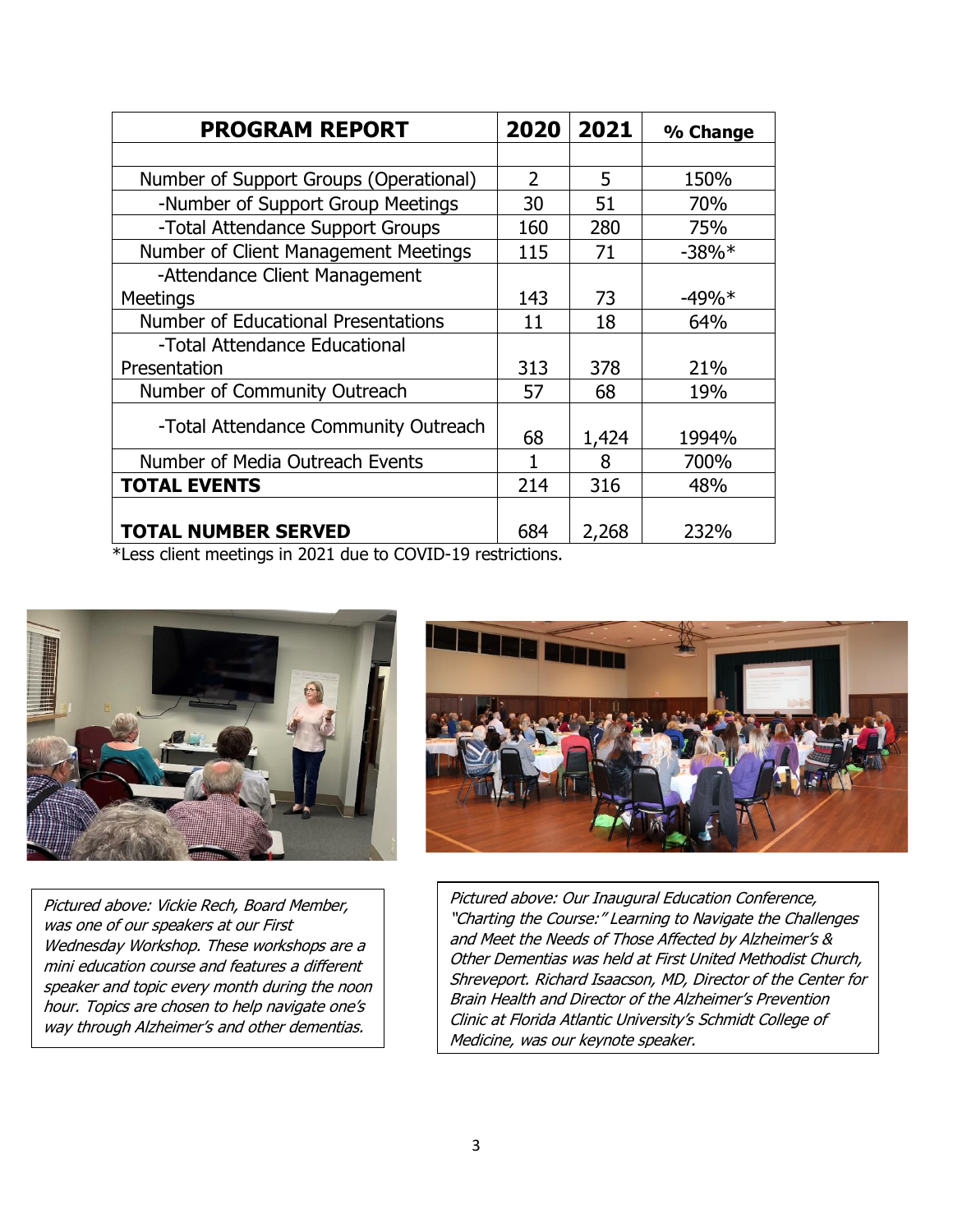# **Financial Summary January 1, 2021 – December 31, 2021 (Unaudited)**

| <b>REVENUE</b>                      |              |
|-------------------------------------|--------------|
| <b>State and Federal Grants</b>     | \$11,047.00  |
| <b>Private Grants and Donations</b> | \$218,718.42 |
| Investments & Other Income          | \$63,485.09  |
| <b>Total Revenue</b>                | \$293,250.51 |
|                                     |              |

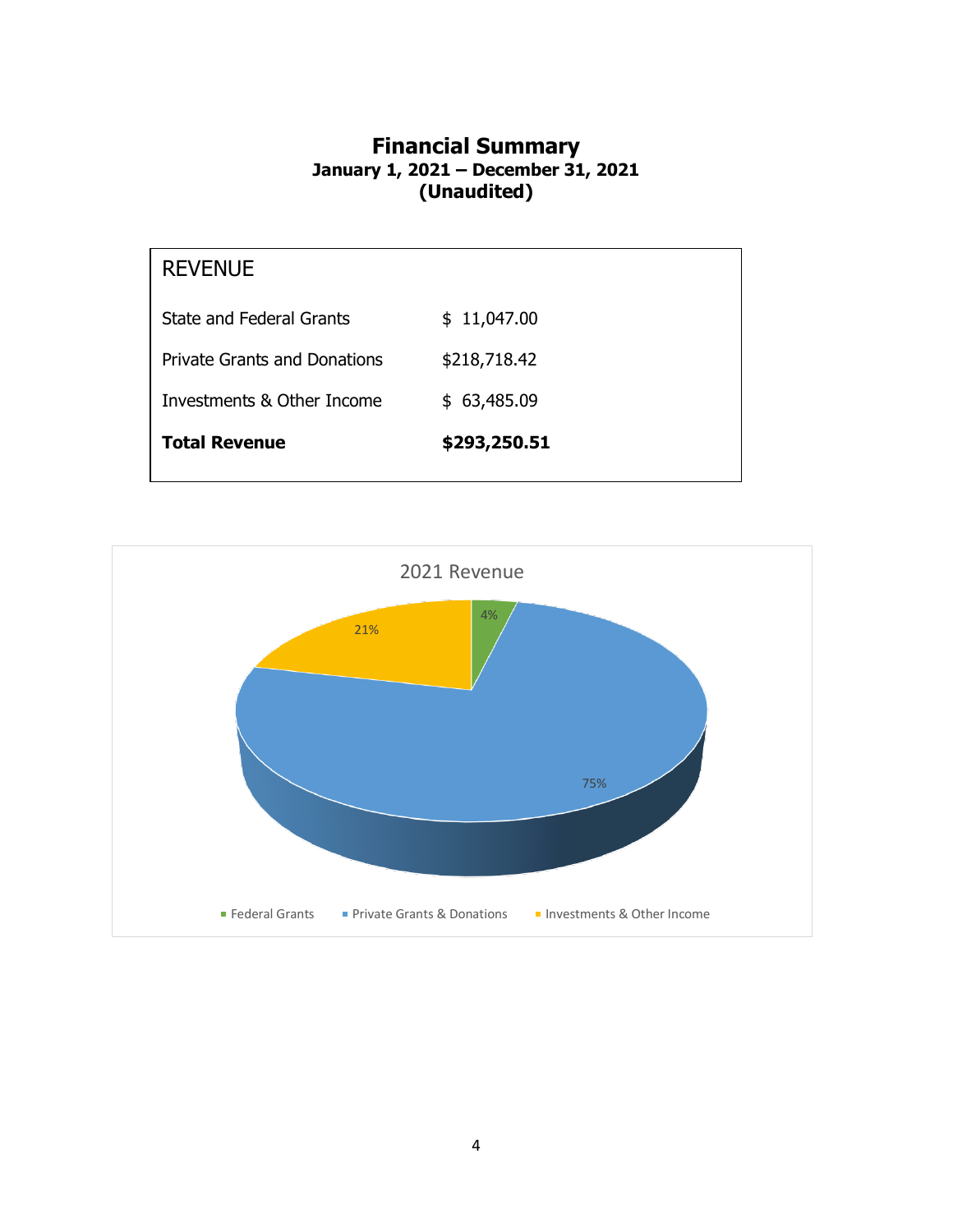# **Financial Summary (continued) January 1, 2021 – December 31, 2021 (Unaudited)**

| <b>Direct Program Services</b> | \$152,428.36               |  |
|--------------------------------|----------------------------|--|
| Administration<br>Fundraising  | \$79,631.07<br>\$26,320.08 |  |
| <b>Total Disbursements</b>     | \$258,379.51               |  |
|                                |                            |  |

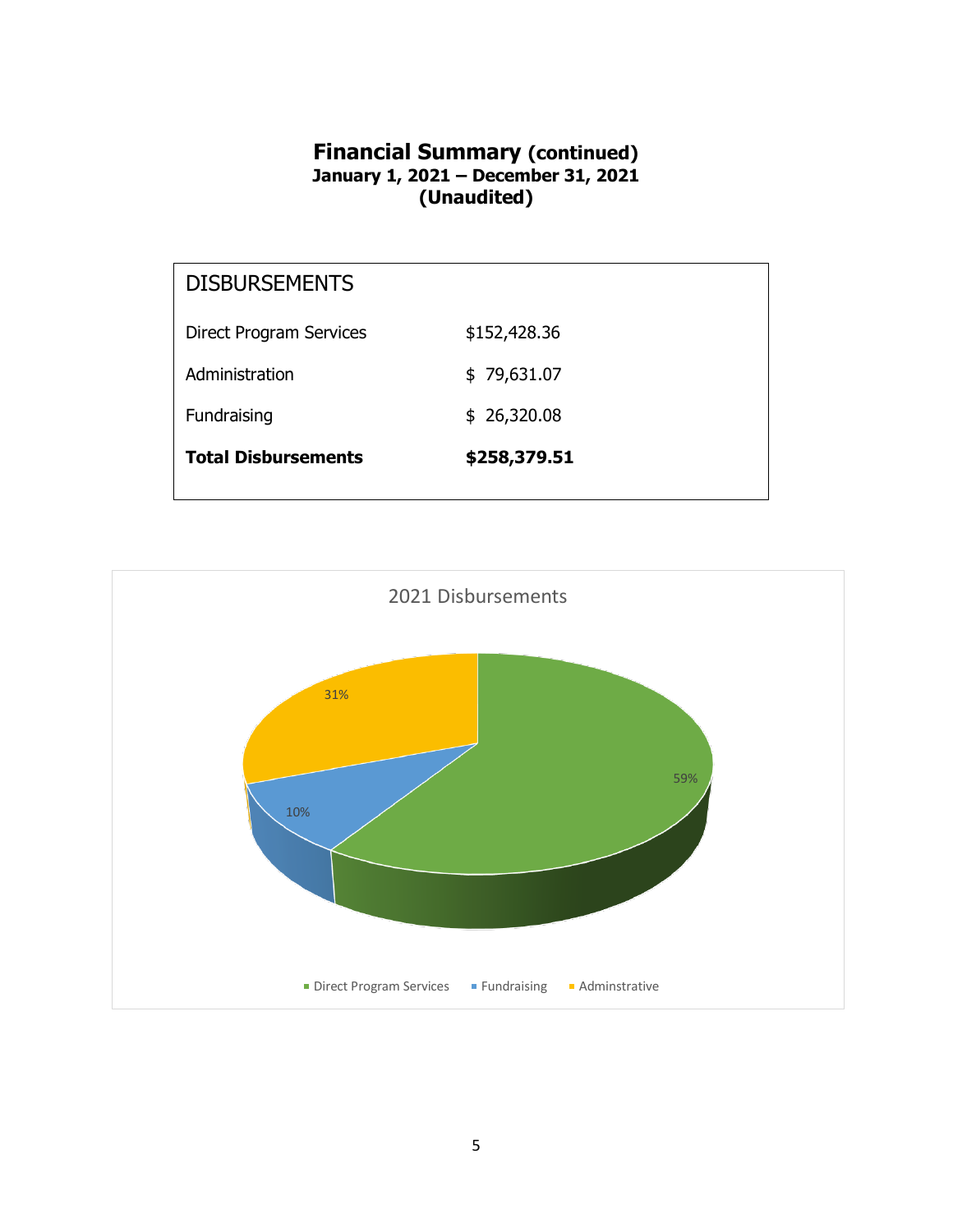#### **Community Partners**

Broadmoor Presbyterian Church Brookdale Bossier City Center for Brain Health at LSU Health Shreveport First Presbyterian Church, Shreveport First United Methodist Church, Shreveport Fitness Lady Bossier City Louisiana Behavioral Health Savannah Grand of Bossier City Shreveport Police Department

### **Foundation Giving**

The Blue Cross and Blue Shield of Louisiana Foundation Carolyn W. & Charles T. Beaird Foundation Community Foundation of North Louisiana The Grayson Foundation The Powers Foundation The Alta and John Franks Foundation First Presbyterian Church, Shreveport - D. Thomason Grant First Presbyterian Church, Shreveport – Outreach Rotary Club of Shreveport Thomas H. and Mayme P. Scott Foundation

### **Community Funders**

Always Best Care Shreveport Ark-La-Tex Home Health Booker T Washington Nursing Home Bossier Council on Aging Broadmoor Neighborhood Association Broadmoor Presbyterian Church Brookdale Senior Living CenterWell Senior Primary Care Kyle Moore, Attorney at Law, Weems Schmiff Haines Shemwell & Moore Garden Park Nursing and Rehabilitation Center Grace Community Church Meriweather Wealth & Planning, LLC Pierremont Healthcare Center Preferred Care at Home Red River Home Health Savannah Grand of Bossier City Shale Energy Resources Southern Care Hospice St. Mark's Episcopal Church The Alta and John Franks Foundation The Blake at Bossier City The Gaffney Family The Glen Life Plan Community Willis Knighton Health System